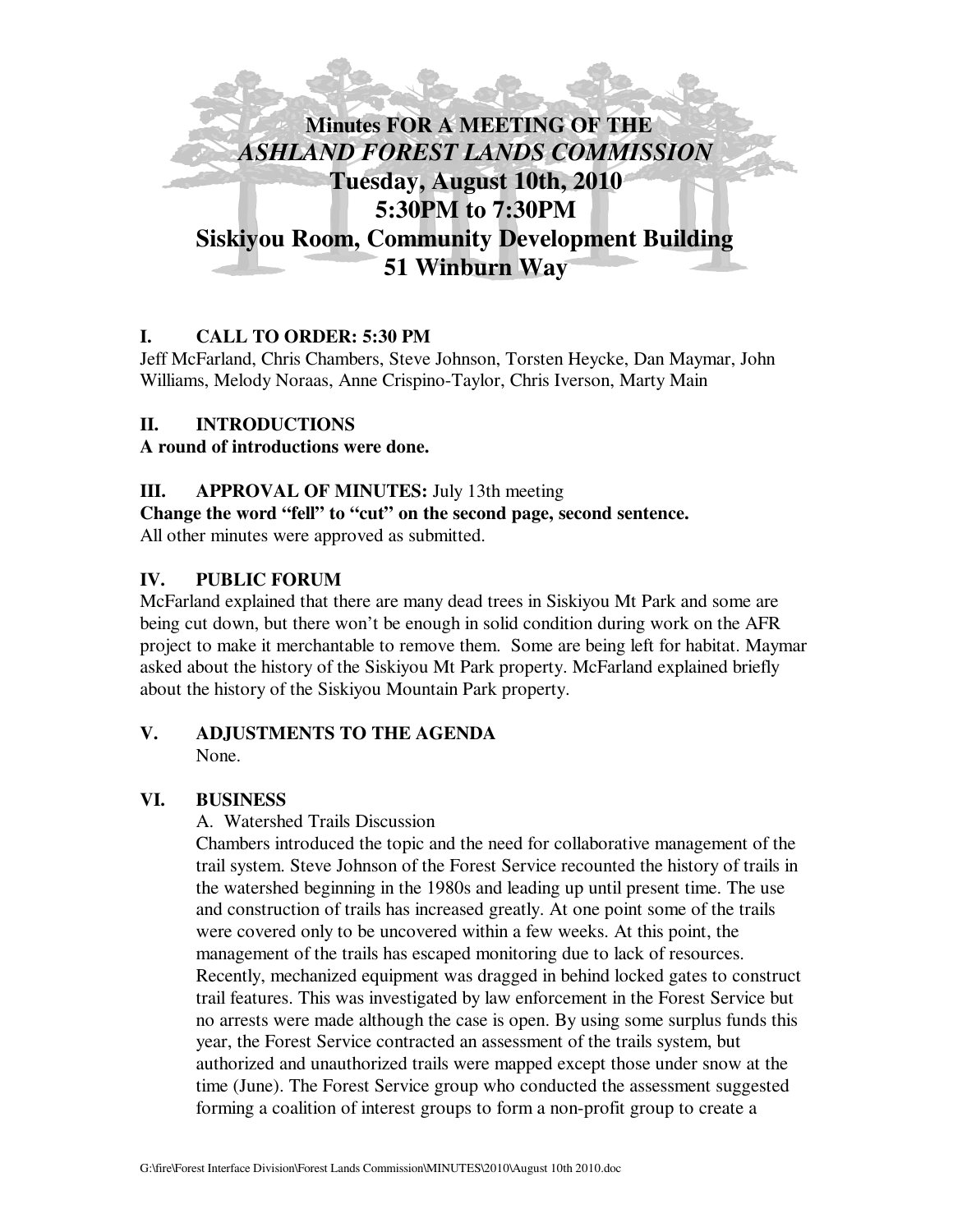proposal to the Forest Service. The current idea is to have AWTA to be the larger group that facilitates the multiple users together to create a trails plan proposal. The Forest Service is hiring a law enforcement officer to patrol the watershed and he could issue tickets for illegal trail use. The cost of developing the trails proposal could be up to 100,000 dollars, or more if a full EIS was required. Heycke asked what might be the outcome if folks still build trails after this process. Johnson hopes that the process will help regulate the use, in addition to the new law enforcement presence. Noraas suggested that some of the users might police each other rather than government. There are also private land issues where trails pass through, especially the Alice in Wonderland trail where events have been going through private land for years and may not be allowed one day. There are many events through the year and Ashland is gaining popularity in the nation as a destination for trail running and biking. Noraas asked who will conduct the environmental assessment on trails. Johnson explained that the NEPA process won't address the carrying capacity of use per se, but the process might result in a better distribution of impacts across the area. Heycke explained that AWTA is measuring trail use to establish a baseline. Johnson estimates at least 40 to 50 thousand visits a year in the watershed. McFarland talked about the shuttles to Mt Ashland and how it's changed the impacts to the trails. Prior to the recent explosion in use, there was a volunteer who had done a lot of work on the BTI trail (200 hours over 2 years) which was undone in a year of intense use. This has created frustrating situations for users and managers. Parks is building a hiker only trail as an alternate to the White Rabbit trail. The Jabberwocky trail cuts below the private property as an alternative to the Alice in Wonderland trail, but isn't constructed well. That trail doesn't cut down to the water treatment plant area, which has been declared off limits by city public works. Frustrated user groups such as downhill bikers have been creating trails to satisfy their needs. Johnson mentioned a trail that could possibly cut through the City's Winburn Parcel and then back up to the Loop Road on the Granite St side without going to the reservoir, which could divert some traffic off the White Rabbit side. Noraas mentioned that there are many more users of the watershed through the use of water than there are hikers or bikers. Johnson and McFarland said that one of the businesses who shuttles bikes to Mt Ashland has been really responsible about maintaining trails and helping out. Other companies have not been so good in the past. An educational component is important to any effort. Noraas asked if the budding trails group had a name and Johnson said no, but Heycke said they are interested in keeping the group under the umbrella of the AWTA. There had been a coalition of users in the past that McFarland had been involved in that was good, but doesn't exist. Chambers asked about next steps and Heycke said that they are gathering the interest groups together to form this coalition. Johnson said it's important to map what we have right now on the ground. AWTA is helping to GPS all the trails and make it accessible to the planning group, but possibly not the public.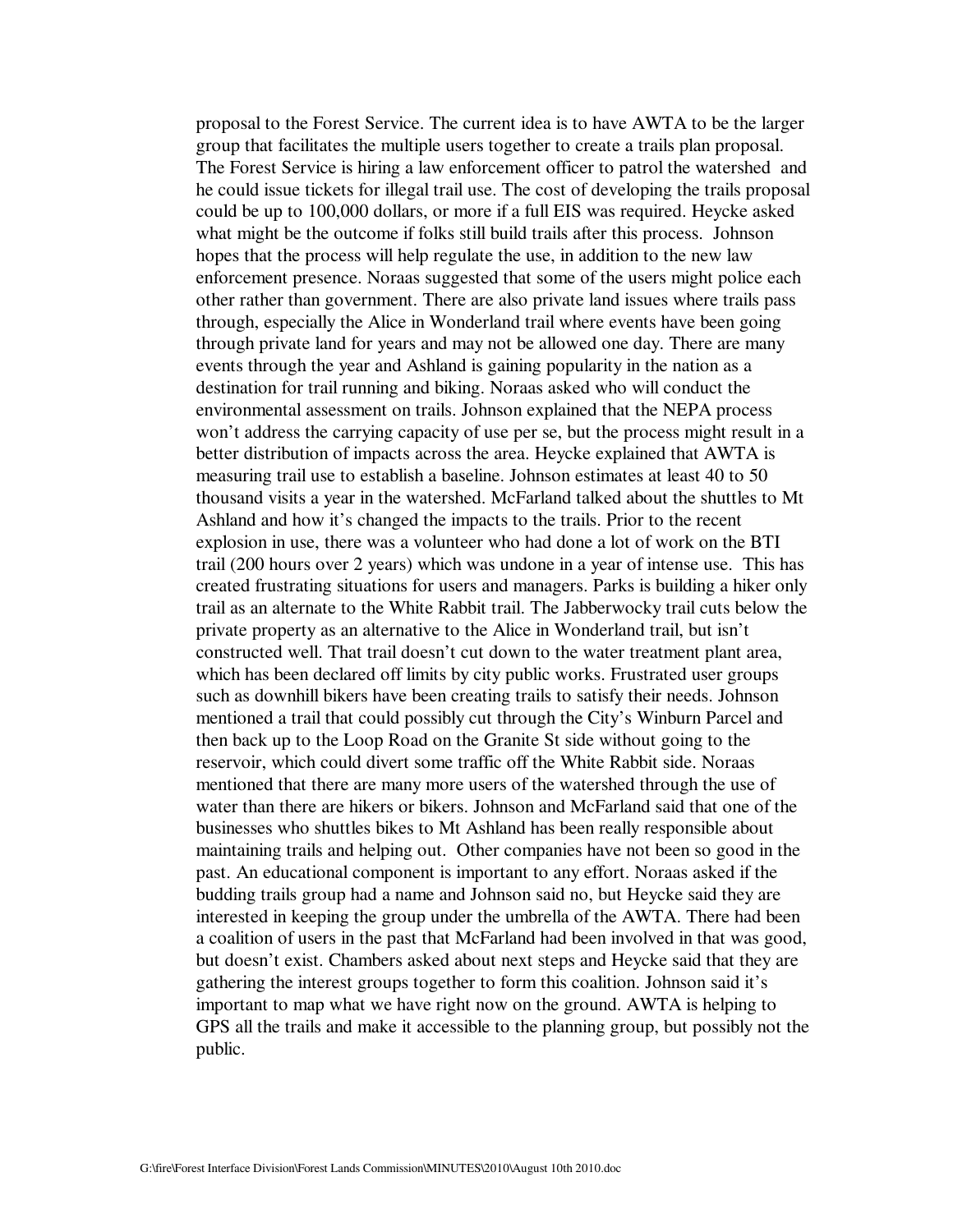#### B. AFR Project Update including Community Engagement

Chambers gave an update regarding the project work plus watershed camping issues. Community engagement will be amping up due to the hiring of Anne Crispino-Taylor as the AFR project assistant and Chambers having more time to dedicate to AFR since July 1. Units in the lower areas of the project are largely flagged out on the ground along with special concern areas such as riparian, landslide zones and wildlife areas. Marty Main has spent a lot of time in the areas doing recon on the units to delineate which areas will be have density management or not. The monitoring plots are almost completely installed and Main has been helping with inspections on the data quality. Chambers mentioned that an agreement will be in place soon to dedicate another 2 million dollars to the AFR project but will not likely specify where the money will be spent on the ground, just the activities that will take place. One concern, although not a legal one, is the treatment of the roadless area that's part of the AFR project. City officials and Forest Service staff toured the roadless with Senator Merkley's local field rep last week to talk about the roadless area work. There is no legal problem, but perception may be different on this issue given its national importance. Chambers was out last week looking at homeless camps and two illegal camps were removed from the Forest Service property in AFR unit 1. There are camps on the City side that were discovered and will be removed with signs going up tomorrow.

#### C. Public Outreach Plan—Watershed Map Project

Iverson met with Pokey and hopes to pass on the changes to the map for him to make by next meeting. Iverson reviewed the comments in the minutes from last meeting regarding the necessity to pay him another 500 dollars for completion of the map. Iverson motioned that the commission pay the artist Pokey another 500 dollars to complete the map. Noraas seconded the motion. Discussion was ma Vote taken and the motion was passed with all ayes to pay an additional 500 dollars.

Iverson covered the proposed changes:

- 1. Change the orientation of the map to place Mt. Ashland at the top of the map and the city at the bottom.
- 2. Requested a change to include the confluence of Ashalnd and Bear Creeks, Bear Creek to the Rogue River, and both Rogue Valley and Ashland airports (already on there).
- 3. Watershed should take up 75% of the map and shade the ridges of the watershed to delineate the boundaries of the watershed. A light shading was suggested and preferred by the commission.
- 4. Use similar fonts, colors, sizes for similar items like roads, etc…
- 5. Add more trees to show the forested areas such as pines, oaks, etc…
- 6. Commission suggests that a draft showing the major items and orientation be submitted in pencil for the next meeting.
- 7. USFS office be shown on Washington.
- 8. Siskiyou Blvd should be labeled distinct from Main St.
- 9. TID canal visible at some points.